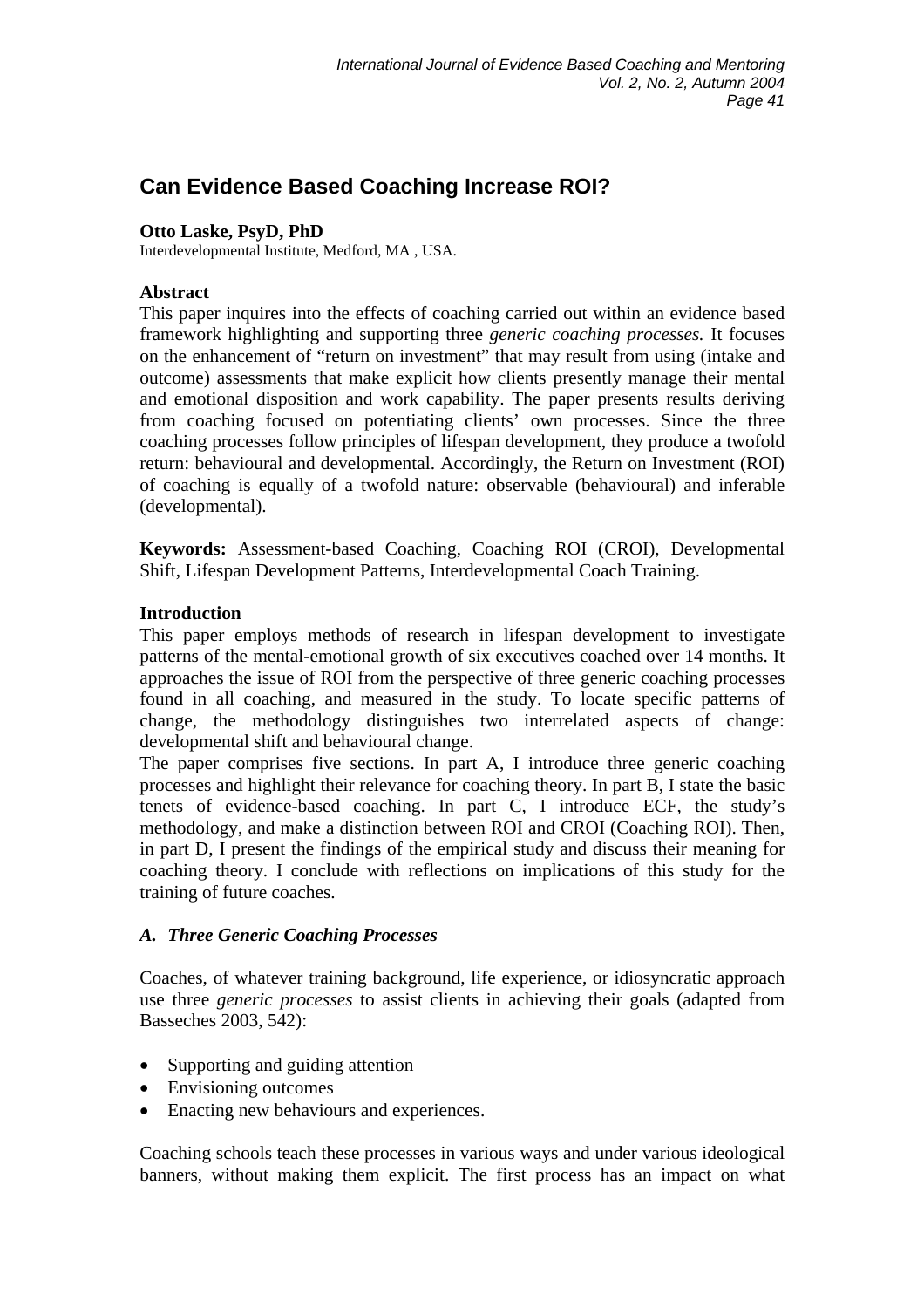clients presently pay attention to, and is largely of a cognitive nature. The second process is interpretive, and is based on insight into how clients presently interpret life and work experiences in terms of their own self definition. The third process brings to fruition what has been understood and acted upon by the coach regarding "where clients presently are developmentally."

Importantly, the three coaching processes enhance *work capability*, by which discretion, choice, and decision making, as well as social relating, are brought to bear on goals as "what by when's" (Jaques, 1994, 2002). Coaches are thus process enhancers and process consultants who insinuate their own processes into clients' present mental-emotional make-up. Coaches' processes grow in clarity and objectivity over the lifespan, across higher *coaching levels*, as do those of their clients.

The three generic processes named form a system; they are mutually supportive of, and supported by, the coaching relationship, and contribute to both parties' "interdevelopmental" lifespan development.

# *B. From Industry Service to a Profession with a Shared Knowledge Base*

In light of the above, it is evident that the more coaches know about the three generic processes they are engaged in and support in their clients, the more effective their work can be. Historically, this is indicated by the fact that research-based coaching was first introduced as *cognitive coaching* in 1994 (Costa and Garmston, 1994) and as *developmental coaching* in 1999 (Laske, 1999a-b; 2003b), thus through two related approaches geared to supporting mental-emotional processes. The quest for evidence was broadened to *evidence based coaching* in 2003 (Grant, 2003; Laske, Stober & Edwards, 2004), with an ideological mandate to restructure coach training and coaching practice. The mandate requires integrating scientific evidence regarding adult learning and development into intake, feedback, coaching conversations, and outcome assessment. For coach training, this entails transforming coaches into scientist-practitioners who are critical consumers as well as active users of coaching research.

In the context of evidence based coaching, *coaching research* might be said to be of two kinds: first, research IN coaching, and second, research ON coaching. The first type of research consists of mostly qualitative investigations into the coaching relationship itself, and the phases and outcomes of the coaching process. The second type comprises quantitative studies of wide scope constituting a mix of sociology, market research, and evidence based "legitimacy boosting." Increasingly, both types of research are combined, leading to a mixed quantitative-qualitative methodology as grounding of a profession in the making.

Drawing on historical parallels with other helping professions, advocates of evidence based coaching argue that coaching as a profession requires a shared knowledge base drawn from the voluminous extant research on how people learn and grow mentally over the lifespan. They point to psychology as an example of a discipline that reached maturity as a profession only once it installed research based training and supervision.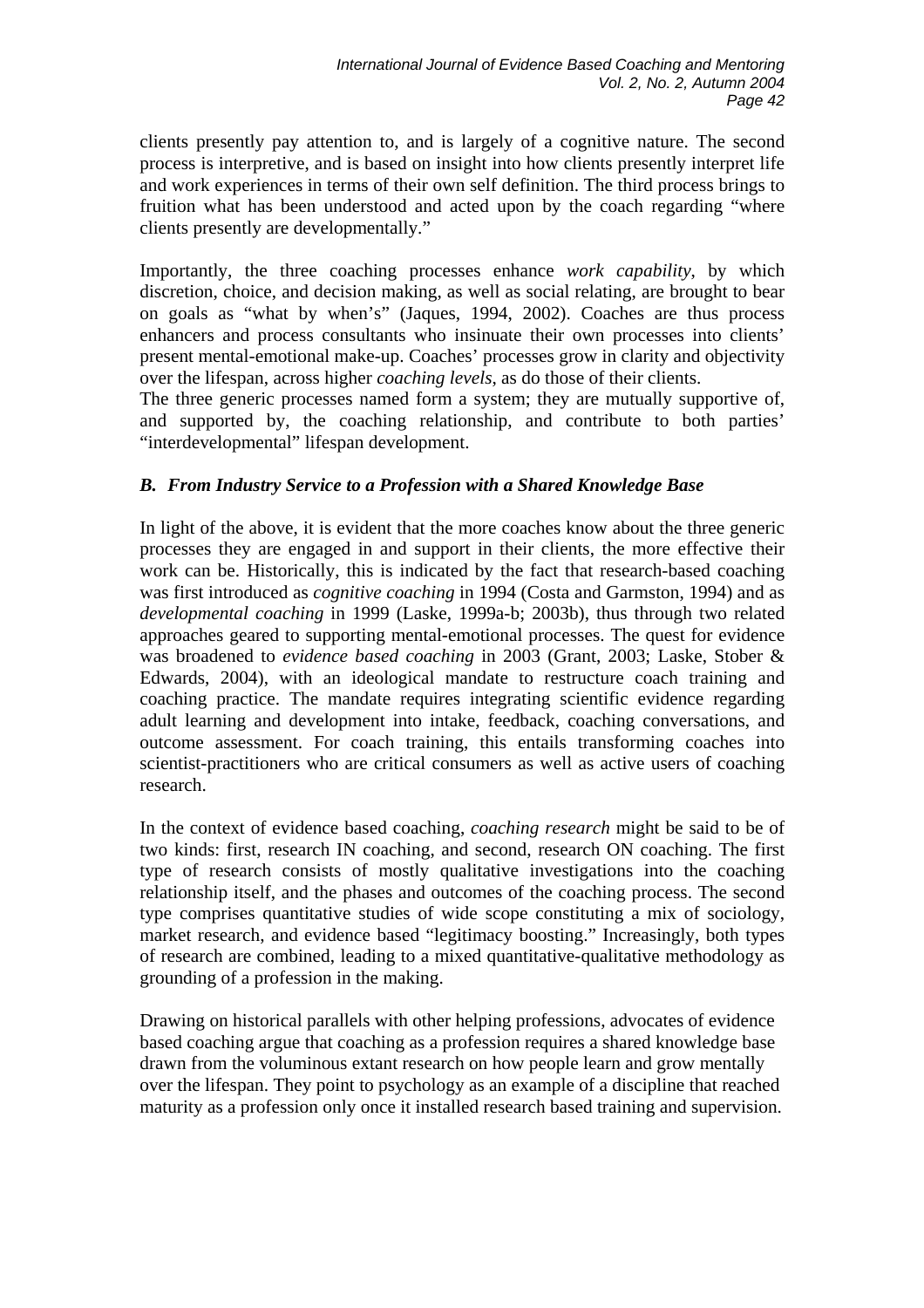The tenets underlying evidence based coaching are quite simple, and can be stated as follows:

- 1. Thought and perception produce all behaviour.
- 2. Thought and perception themselves depend on how individuals mentally and emotionally use attention, experience and interpretation at a particular time point, making progressive behaviour changes natural and inevitable.
- 3.  $20<sup>th</sup>$  century research has produced a large number of transculturally valid patterns of behaviour in terms of which the thinking, perception, emotion, decision making, and social relating of adults develops over the lifespan, following ascertainable laws and principles.
- 4. Coaching is a helping profession whose *material* is human development.
- 5. Therefore coaching can benefit from structuring training and practice according to such laws and principles.

# *C. "Return on Investment" of Coaching is Complex*

## 1. Two Aspects of Behaviour Change

As long as coaching was practiced as an extension of the North American self help movement, it seemed justified to be content with anecdotal evidence that coaching processes "work." In the  $21<sup>st</sup>$  century, given the above tenets, this stance on the ROI of coaching is becoming less and less justifiable. It is also less and less welcomed by organisations looking for explicit proof of coaching effectiveness. If behaviour change is indeed one of the foremost goals of coaching, then neglecting findings on behaviour and the developmental roots of behaviour is a risky course of action indeed.

One of the major issues in determining coaching outcomes is that changes in human behaviour take time, often an unpredictably long time. Another is that behaviour changes depend on developmental shifts that are non-linear (occur "in stages"). A third issue is that in their degree, onset, and maintenance, behaviour changes depend on readiness, or potential for change. In circumstances where behaviour change is bound to achieving externally proposed objectives (what by when), as in organisations, a dialectic is set up between achieving concrete outcomes for a third party and personal mental growth. This dialectic is the crux of executive coaching. Consequently, coaching practitioners must find ways of showing that "outcomes" are both organisationally desired and personally beneficial, which, for companies viewed long-term, is one and the same thing.

## 2. A Developmental Perspective on Behaviour Change

Proceeding according to such premises, I have found most helpful research done in the developmental sciences since 1970. There, insight has consistently grown that behaviour is developmentally rooted and that behaviour change is bound to different stages or levels of experiencing self and world. For this reason, these sciences have successfully distinguished between short-term, *behavioural*, and longer-term, *developmental,* change. They have done so by empirically establishing patterns of lifespan development, showing that these patterns are transculturally valid (Kegan, 1994; Wilber, 2000). Assuming a shifting developmental "Center of Gravity" from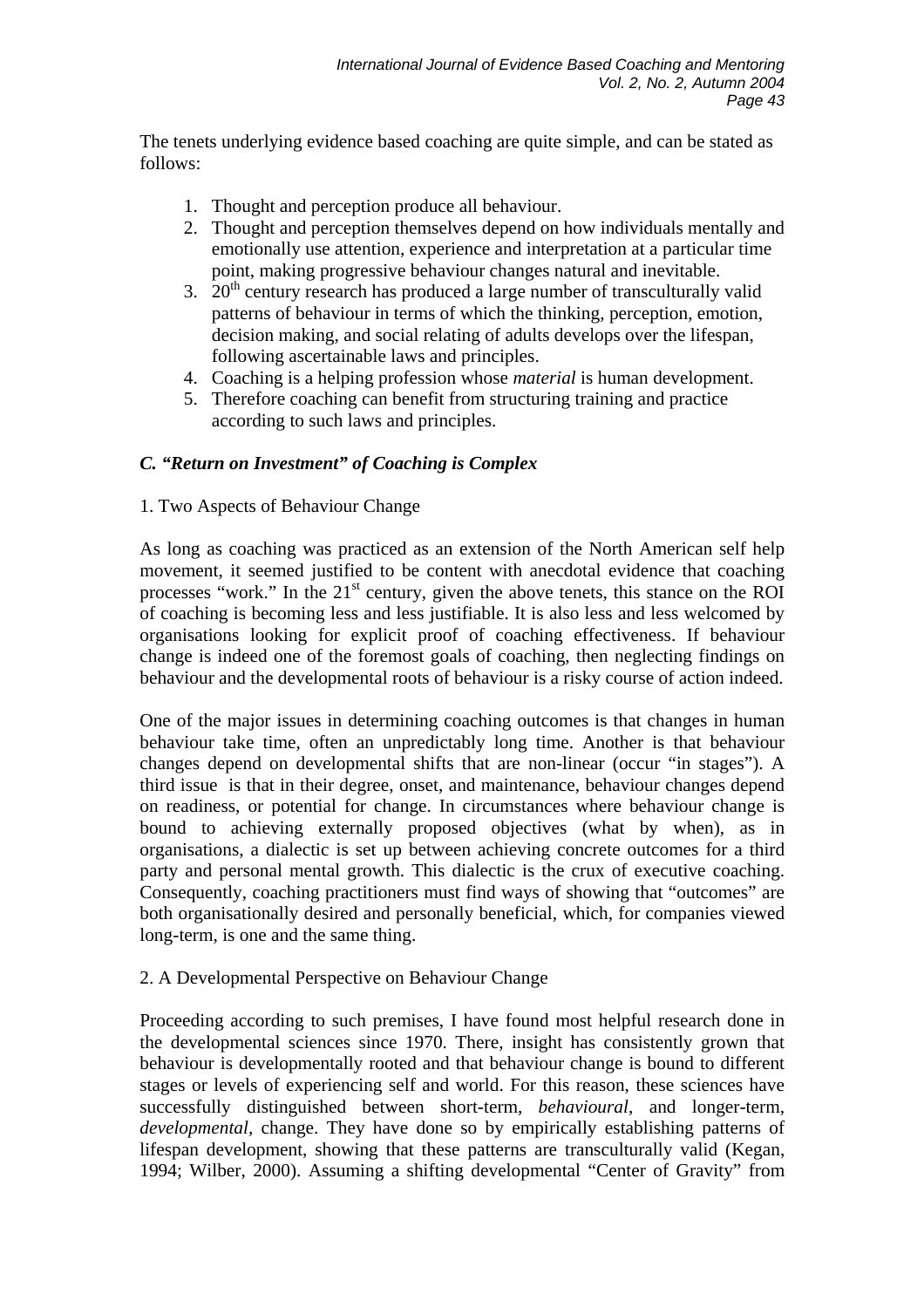which people act (Graves, 1981), research has substantiated that behaviour is the observable manifestation of a specific developmental position. This position, constantly progressing toward higher levels of maturity, is characteristic of people's thinking, feeling, social relating, and decision making at any time (Jaques, 1994; Kegan, 1982). In light of this ECF, the *Evidence Based Capability Framework* (Laske, 1999a-b, 2001, 2003c; Laske & Maynes, 2002), was created.

#### 3. A Methodology for Coaching Research as Research in Adult Development

The ECF methodology was established based on laws and principles described by Basseches (1984, 2003), Jaques (1994), Kegan (1982, 1994) and Aderman (1967). It is supported by research done by Commons & Richards (1984); Fischer (1980); Graves (1981); Kohlberg (1969); Loevinger (1976) Laske (1999a, 2001), Wilber (2000), and many others (Demick, J. & C. Andreoletti, 2003). The methodology exists in two modalities: interviews (used in coach training; see www.interdevelopmentals.org) and on-line questionnaires (used in outcome research and developmentally oriented consultation; see [www.cdremsite.com\).](http://www.interdevelopmentals.org)/) In alignment with the three generic coaching processes named above, ECF comprises three interrelated assessment modules:

| <b>Generic Coaching Process</b>   | <b>ECF Assessments*</b>        |
|-----------------------------------|--------------------------------|
| Supporting and guiding attention  | <b>Thought Form Assessment</b> |
| Envisioning/interpreting outcomes | Social-Emotional Assessment    |
| Enacting novel behaviours and     | Need/Press Assessment (self    |
| experiences                       | conduct, task focus, emotional |
|                                   | intelligence)                  |

Table 1. Three Generic Coaching Processes and their Associated ECF Assessments.

The first assessment is cognitive in nature, and focuses on the client's processes of attention, especially the degree of systemic thought. The second assessment is one of clients' interpretative processes. It focuses on how people make sense of their present experiences, construct "reality," and, therefore, envision outcomes. The third assessment is directed to clients' organisational functioning, both regarding their own subjective needs and their experiences within the organisation they are part of.

In coaching practice and research, the first two assessments produce data making up the *developmental profile* of clients (and, potentially, of coaches) before and after coaching, while the third module establishes a client's (or coach's) *behavioural profile* between two successive timepoints. It focuses on a client's strengths, challenges, conflicts, energy sinks, job satisfaction, as well as his/her view of the organisation as a whole, all of which are summarized by an *Efficiency Index*. (To deepen the model of the client, ECF data may be linked to 360-feedback and other behavioural tools available.)

The dual character of the assessment reflects the notion that the behavioural profile, linked to "performance," reflects a mere fraction of what individuals can presently accomplish given their developmental potential. Accordingly, the developmental assessment is said to address **potential capability**, while the third, behavioural one regards (presently) **applied capability** (Jaques, 1994).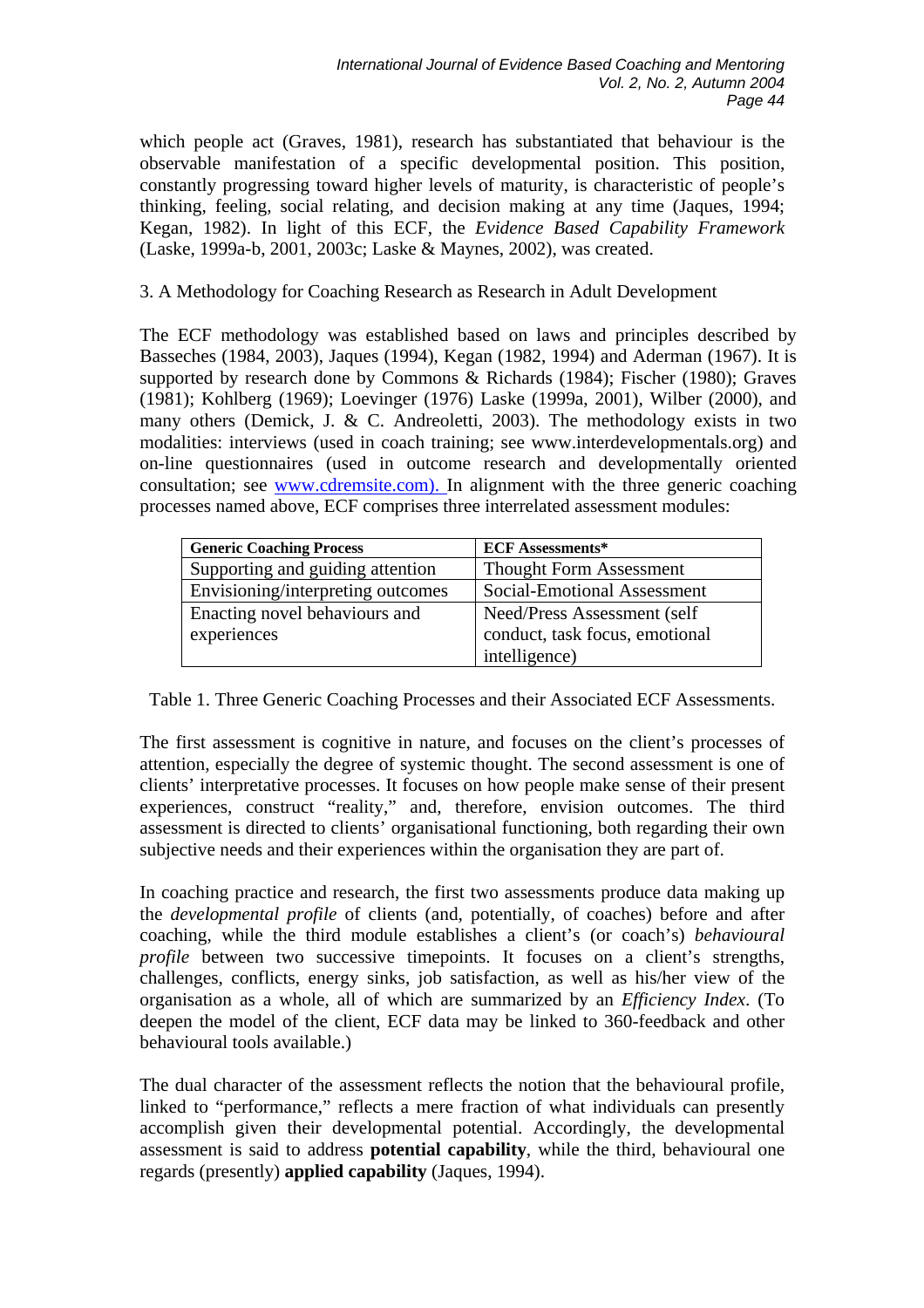In alignment with the ECF perspective, operational zed by the three assessments, coaches consciously build an assessment-based *model of the client*. The model is part of the coaching contract; it defines for both parties what mental-emotional processes in the client presently need attention. Coaches act as scientist-practitioners who understand the dual nature of the client's capability. Their mission is to extend their own mental-emotional processes into those of their clients from a point of neutrality, empathy, and support, thereby setting up an equilibrated system of interdevelopmental coaching processes (Laske, 1999b).

#### 4. Two Notions of Return on Investment (ROI)

If, as ECF assumes, behaviour changes depend on developmental shifts, then one cannot be assessed without the other. Equally, if behaviour changes are the basis of determining ROI, then both variables have to be measured. When speaking of assessment based outcomes, I use the term "ROI" in the narrow sense of changes of behaviour (assessment no. 3), disregarding underlying developmental variables. I use the term 'CROI' (Coaching ROI) for outcome findings involving all three generic processes (and associated ECF assessments), with an emphasis on how longer-term changes – changes taking more time – are at the root of observable behavioural changes. ROI regards performance pure and simple (cut off from its roots), while CROI calibrates the ongoing developmental underpinnings of such changes through which the latter are *explained*, not just described. Through CROI, coaches' development plans gain a prognostic dimension.

To give a concrete example, a change in the clients' ability to manage time or affiliate with others (a behavioural change) regards their presently applied capability. Whether the newly enacted behaviour brought about by coaching can be maintained or remains transitory, will depend on clients' readiness for change, that is, their developmental potential (potential capability) at the time of coaching. On the other hand, a developmental shift to another level of mental growth ("stage") may only begin to occur for clients *after* the coaching process has formally ended. Assessing such shifts, and accounting for them in the coaching, empowers clients. It opens a time window in which behavioural changes can be shown to crystallize into reliable new competencies under the influence of naturally progressing lifespan development.

## **D. An Empirical Study of CROI and its Relevance for Coaches and HR Directors**

## **Context**

In 2001, I was approached by an HR Director in charge of the coaching program of a large internet service provider. The Director had been asked to staff a team able to contribute to a large Consortium, established to build a sophisticated internet banking system. Mandated by the company President and the Board of Directors, the HR Director wanted to know:

- Whether the company's middle management presently had enough capacity to successfully contribute to the Consortium.
- Whether there was a way of ranking developmental potential, to be used in the staffing of the Consortium team.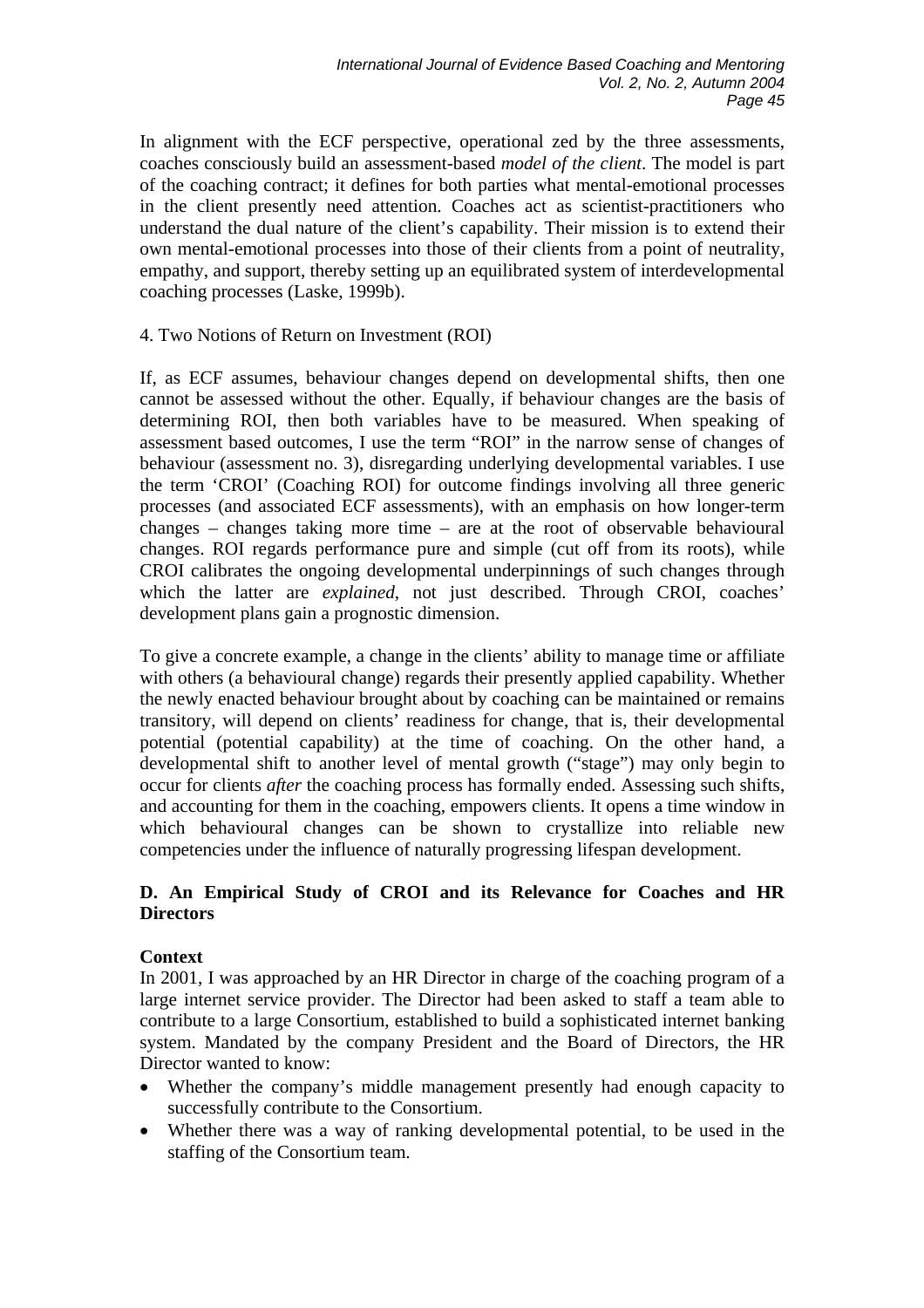• Whether I could engage with managers selected for Consortium work in a type of coaching taking its cues directly from the assessments I would be making.

I welcomed this assignment as much as the "action science" context for a study of coaching outcome, since the outcome would be a direct contribution to solving crucial HR problems. As constraints of my research, I had to accept the Director's proposal of six candidates for Consortium participation who became my coaching clients.

#### **Methodology**

In 2001, the on-lining of the ECF methodology in the form of internet-based scored questionnaires had not begun. Therefore, the developmental intake of the six executives was accomplished "manually," via Kegan's Subject-Object Interview (Lahey *et al*., 1988; in on-line form called the *Social Emotional Assessment* (Laske & Stewart, 2004)). Additional data was gathered via the more directly cognitive *Thought Form Assessment* (Basseches, 1984; Bopp, 1981; Laske, 1999a, 2001, 2003c; Laske & Stewart, 2004), and the behavioural *Need/Press Analysis* (Aderman, 1967). The Thought Form Assessment discerns focus of attention; the Need/Press assessment scores clients' subjective need and pressure of interaction with the organisation in three related behavioural areas (self conduct, task focus, emotional intelligence).

The Subject-Object Interview is a semi-structured interview comprising ten predefined verbal "prompts" (topics) of which maximally four are typically discussed in depth during an interview. The prompts are chosen by the interviewees, and the interview agenda is therefore entirely theirs. It is interviewers' task to understand "how clients make meaning of their experiences," positive or negative, in order to discern the "level of meaning making" (developmental level) that defines clients' present Center of Gravity. Since according to Kegan's theory, adults pass through potentially 15 levels of development, interviewers (coaches) test hypotheses as to 1 of 15 such levels, and substantiate the correctness of their hypotheses by qualitative research skills such as probing, paraphrasing, developmental listening, and playing devil's advocate. Interrater agreement is used to substantiate the findings based on listening to the tape-recorded interviews.

In more detail, interviews are scored according to the generic sequence  $X-X(Y)$ -- $X/Y$ --Y/X--Y(X)--Y," where X and Y are consecutive "main levels" and their combinations express "intermediate steps" from one main level to the next. Of the four intermediate levels, the central ones are conflictual, representing a conflict between two Centers of Gravity operating simultaneously, while the neighbouring two  $(X(Y)$  and  $Y(X)$ ) just above or beneath the main level indicate either stepping away from the lower, or nearly reaching the higher, main level.

The four main levels involved are referred to by integers as 2, 3, 4, and 5. (In coach training, these are considered as "coaching levels."). Transcending a level means including the lower one (Wilber 2000). Level 3 indicates "other-dependence," the Center of Gravity where a person self-defines by the expectations of others, while level 4 indicates "self authoring," where a person acts from own authentic values and principles. Level 5 transcends and includes level 4, enabling people to relate to others as "inter-individual" selves no longer one-sidedly identified with one or the other aspect of their own character, competence, or history.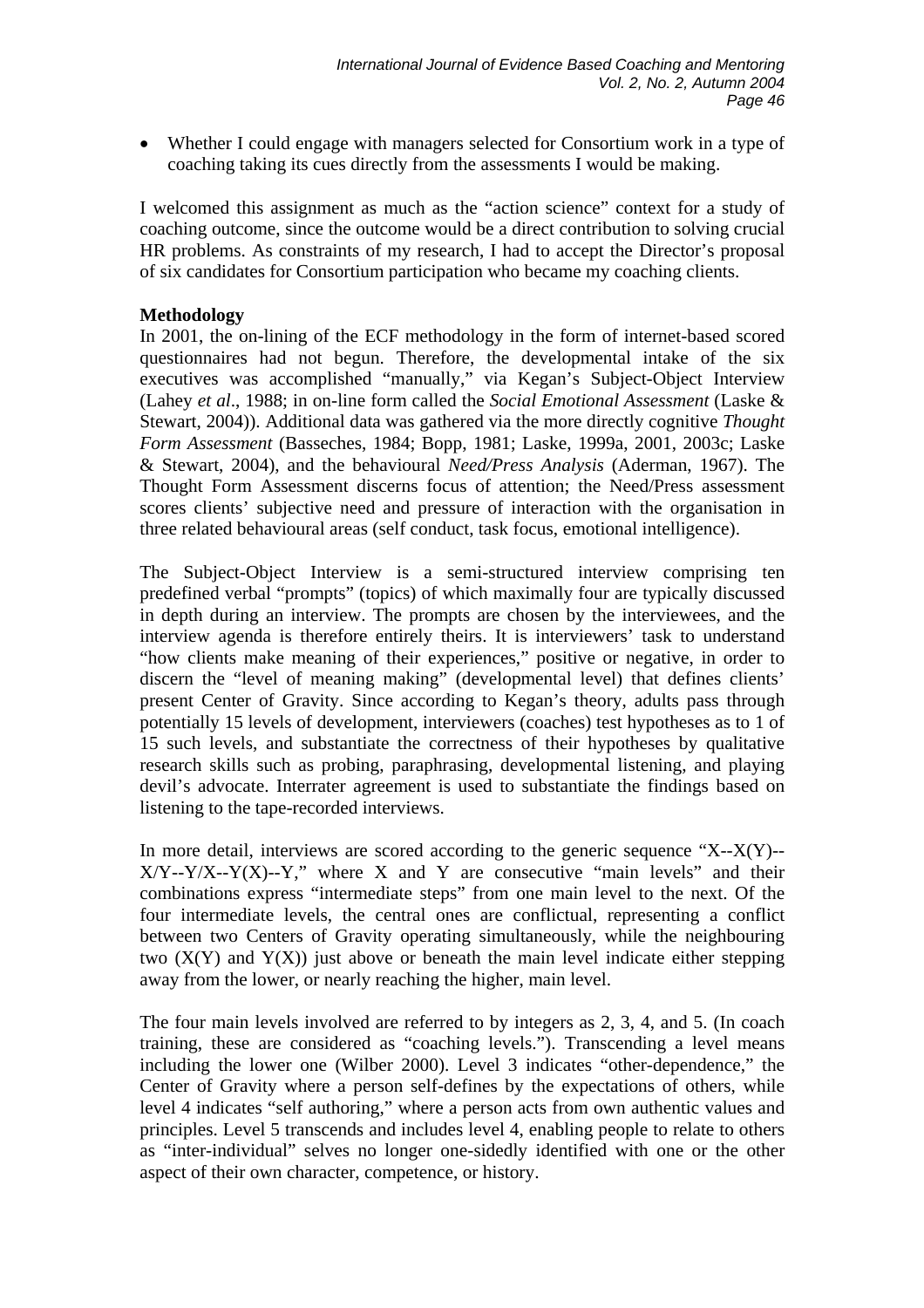| <b>Executive</b> | <b>Before</b> | After    |
|------------------|---------------|----------|
|                  | Coaching      | Coaching |
| A                | $L-3/4$       | $L-4/3$  |
| B                | $L-4/3$       | $L-4/3$  |
| $\overline{C}$   | $L-4(3)$      | $L-4$    |
| D                | $L-4$         | $L-4$    |
| E                | $L - 4$       | $L-4(5)$ |
| F                | $I - 4$       |          |

In the study here reported, all six executives scored between levels 3 and 4, with one exception (executive E), as shown in Table 2, below:

Table 2. Developmental Level Differences between Start and End of Coaching.

To give some examples, a Center of Gravity of L-3/4 is a conflictual step between 3 and 4, resolving to level 3, rather than to level 4 as in L-4/3. 3(4) indicates a first move toward 4, and 4(3) a last "hanging on" to 3 before reaching level 4. Movement between levels depends on weighting of the main level relative to immediately lower and higher levels, as indicated by a "Risk-Clarity-Potential Index" (RCP), not shown here, but highly relevant in coaching.

Need/Press Analysis (Aderman, 1967; Gerson, 1969; Bales, 1950) comprises three sets of questions, one each for *subjective need*, *ideal press* (clients' role expectations) and *actual press* (clients' experience of the organisation). Gaps between the first two are seen as "energy sinks" since they amount to discrepancies of self and role, while gaps between the last two convey the degree to which clients understand organisational functioning and achieve job satisfaction. Put together and weighted, these gaps are summarized by a global *Efficiency Index* (Laske, 2003c) showing how much of clients' performance capability is presently available despite deviations from managerial norms. Users answer yes/no questions ranging over the domains of self conduct, task approach, and emotional intelligence. Their answers are placed along a Likert scale from 0 to 9, and compared to managerial standards that have accrued for each of the 18 variables involved. Scores deviating from managerial standards, whether lying below or above them, indicate less than optimal efficiency.

## **The Study**

The study proceeded based on the hypothesis that the present developmental level of the coach (in ECF called *coaching level*) has a decisive influence on the outcome of the coaching. An associated hypothesis was that, given the estimated range of levels of the six executives, the coach should be at least at the developmental level of "self authoring" (level 4) of the Kegan helix (Kegan's "institutional self," 1982, 120, 134 & 221-254). According to empirical studies, this level is reached by about 20-25% of adults (Cook-Greuter, 1999, 35). Self authoring adults have in place an idiosyncratic and consistent value system and are thus able to "march to their own drummer." This is in contrast to the 55% of individuals who remain embedded in level 3. Such individuals assume an "interpersonal" or "other-dependent" stance, defining themselves by the expectations of physical or internalised others. Interpreting experience at level 4 is also in contrast to those 8% of individuals who proceed, in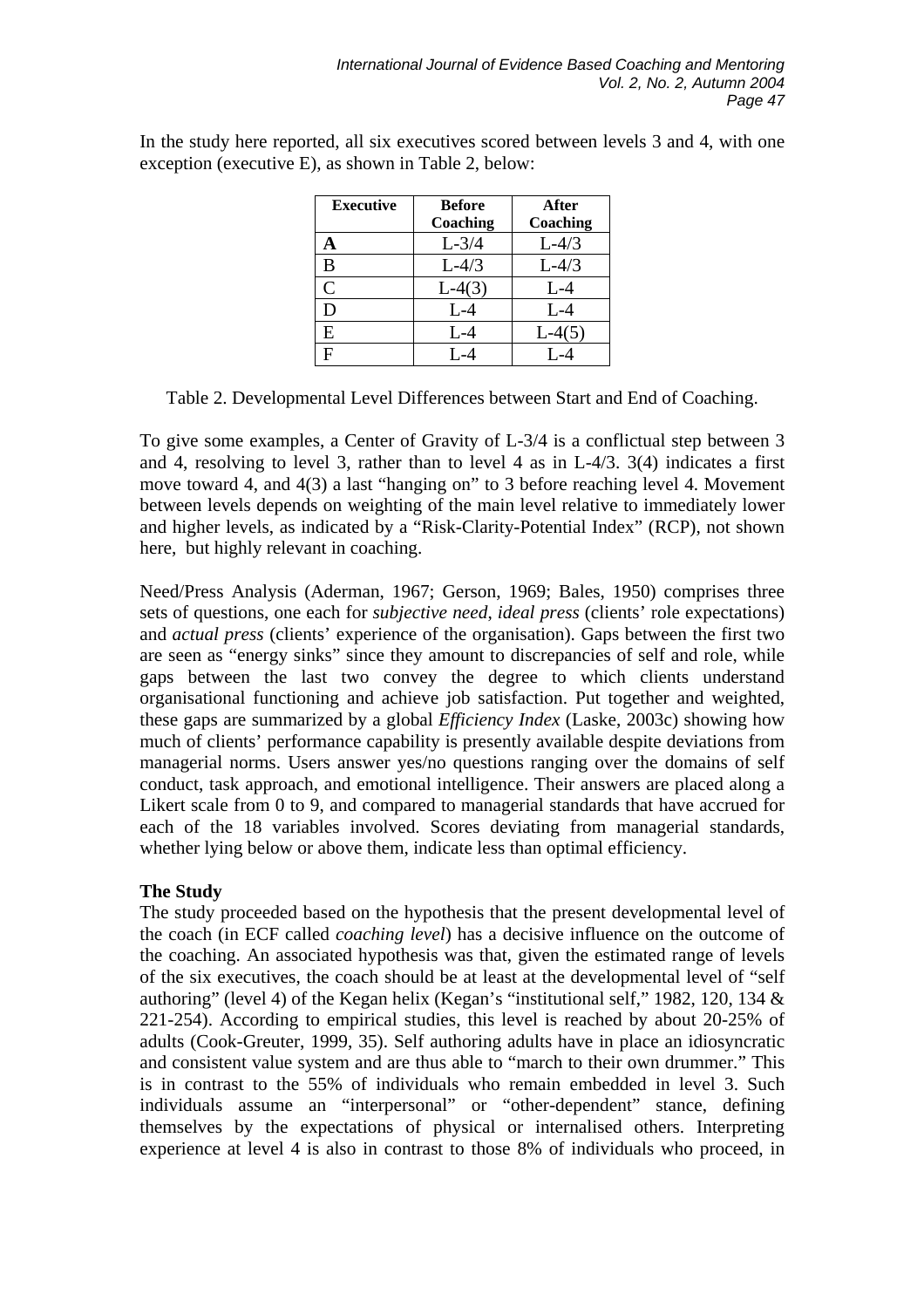their self development, to the "leadership" or "self-aware" level (level 5) where the limitations of self authoring are transcended (see the overview in Wilber, 2000, 205).

| Coach                | <b>Client</b>        | <b>Predicted Coaching Outcome</b>                   |
|----------------------|----------------------|-----------------------------------------------------|
| <b>Developmental</b> | <b>Developmental</b> |                                                     |
| Level                | <b>Level</b>         |                                                     |
| $L - 4$              | $L-3$                | Developmentally positive; behaviourally positive    |
|                      |                      | depending on measured client potential              |
| $L - 4$              | $L - 4$              | Developmentally minimal though mutual;              |
|                      |                      | behaviourally positive depending on measured client |
|                      |                      | potential                                           |
| $L - 4$              | $L - 5$              | Developmentally counter-productive; behaviourally   |
|                      |                      | ineffectual, if not harmful, to clients             |

In light of adult-developmental theory, the following predictions were made:

Table 3. Hypotheses Regarding Coaching Outcome.

Briefly, Table 3 expresses the expectation that as long as the coach is at a developmental level commensurate with the client (either the same level or a higher level), a positive coaching outcome (ROI) can be expected. Conversely, wherever the client's developmental level exceeds that of the coach, coaching is either developmentally counter-productive or behaviourally ineffectual, or both. The reason for these predictions is that developmental level equates with level of *potential* capability. It equates with the way in which individuals interprets their experiences, or "world view," which in turn heavily influences individuals' decision making, accountability, social-emotional maturity, and cognitive grasp in an organisational context (for details, Jaques 1994, 1998a; Laske, 1999b, 2003a).

## **Study Results**

The results of the study are shown in Table 4, below. (To simplify the discussion, I do not include results of the Thought Form Assessment, nor the RCP index associated with developmental level.) No original scores, only their differentials between two time points are shown.

| <b>Executive</b> | Work        | <b>Business Function*</b> | <b>Developmental</b> | <b>Efficiency Index</b> |
|------------------|-------------|---------------------------|----------------------|-------------------------|
|                  | Complexity* |                           | <b>Shift</b>         |                         |
| A                |             | Team leader               |                      | $+5$                    |
| B                | П           | Team leader               |                      |                         |
|                  |             | Team leader               |                      | $+3$                    |
|                  | Ш           | Team leader &             |                      | $-2$                    |
|                  |             | Consortium                |                      |                         |
|                  |             | liaison                   |                      |                         |
| E                | IV          | Project leader            |                      | $+6$                    |
| F                | Ш           | Coordinator of            |                      | $+$                     |
|                  |             | teams                     |                      |                         |

\* Work complexity is defined as one of eight levels measured by "Time Span Interview" (Jaques 1998b).

\*\* Business function equates to "role," and is thus purely nominal.

Table 4. Differential Effectiveness Data from Pre- and Post-Test for Six Coaching Clients.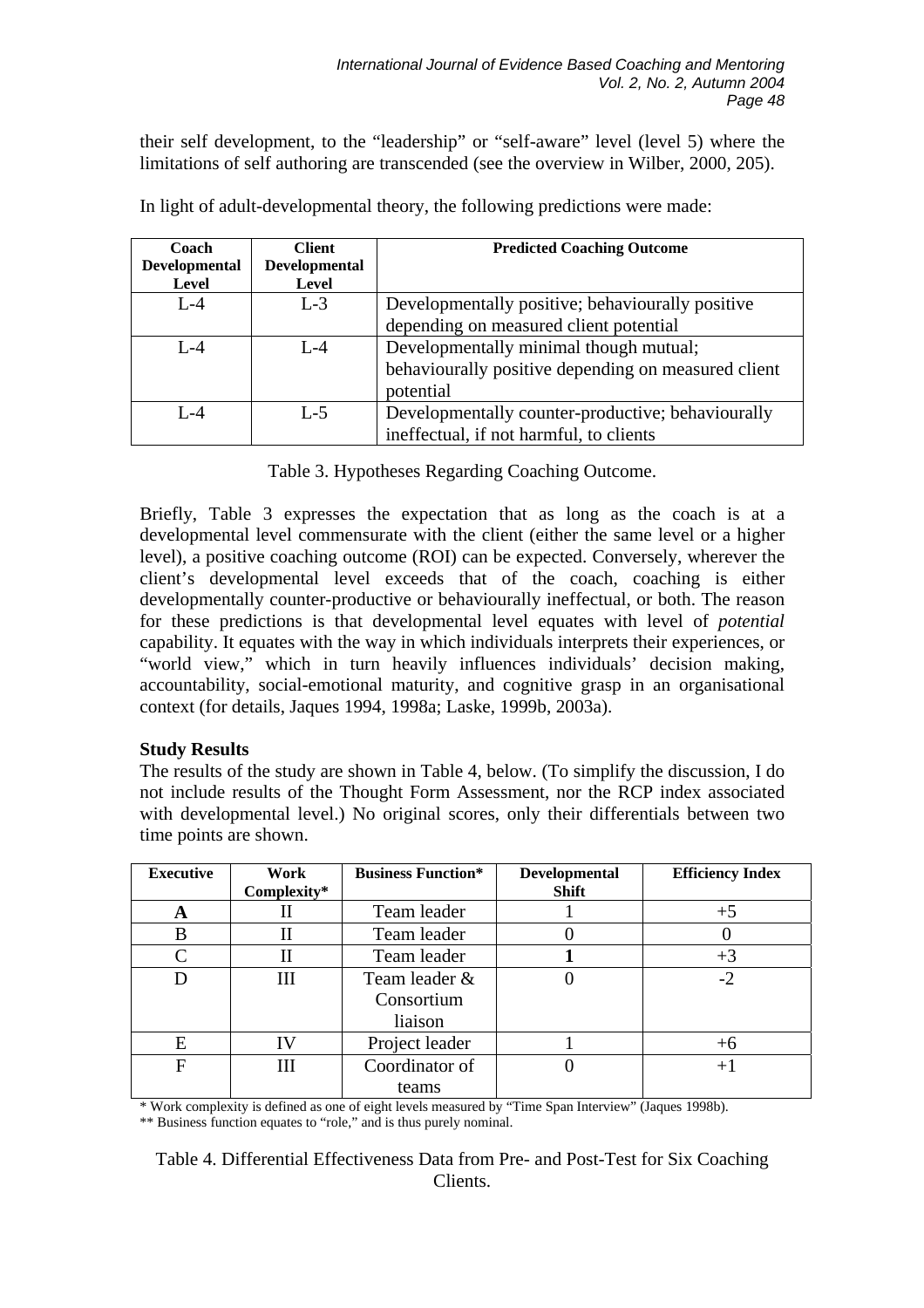In Table 4, *Developmental Shift* is defined numerically in terms of the presence (1) or absence (0) of a shift in the clients' developmental level (center of gravity) as determined by the *Social-Emotional Assessment*. Findings are valid for individuals as well as teams and groups (Laske & Maynes, 2002). When averaged over a group, developmental advances maximally equal 1, minimally 0.1 or less, depending on the size of the group. In the present case, 3 out of 6 team members achieved a developmental advance over the course of one-year long coaching (average  $= 0.5$ ).

Behavioural outcomes are summarized by an *Efficiency Index*. The index states differences in work efficiency (applied capability) measured between two time points. When considered in light of developmental findings, these differences convey how behaviour and underlying capability (developmental potential) are linked in clients. Entries under *Efficiency Index* derive from measuring, by way of a pre- and post-test, self conduct, approach to tasks, and emotional intelligence using the Need/Press Questionnaire. While the index itself varies between 0 and 60, typical changes brought about by coaching tend to lie in the range of from 0 to 10, and can be positive (improvement) and negative (regression). Measurement of individual efficiency is more highly satisfactory in ECF than averaging. (In the present case, the change factor for the team is  $+2.17$ , indicating very moderate positive change overall. For the company, Consortium results remained far below expectations as is foreshadowed by the empirical findings.)

#### **Discussion of Results**

The specificity of the coaching effects described in below is a function of clients' assessed developmental-behavioural profile and the coaching agenda followed. Since these are not fully detailed here, the interpretations below have to be read as shorthand, each of which can be expanded into a comprehensive assessment report.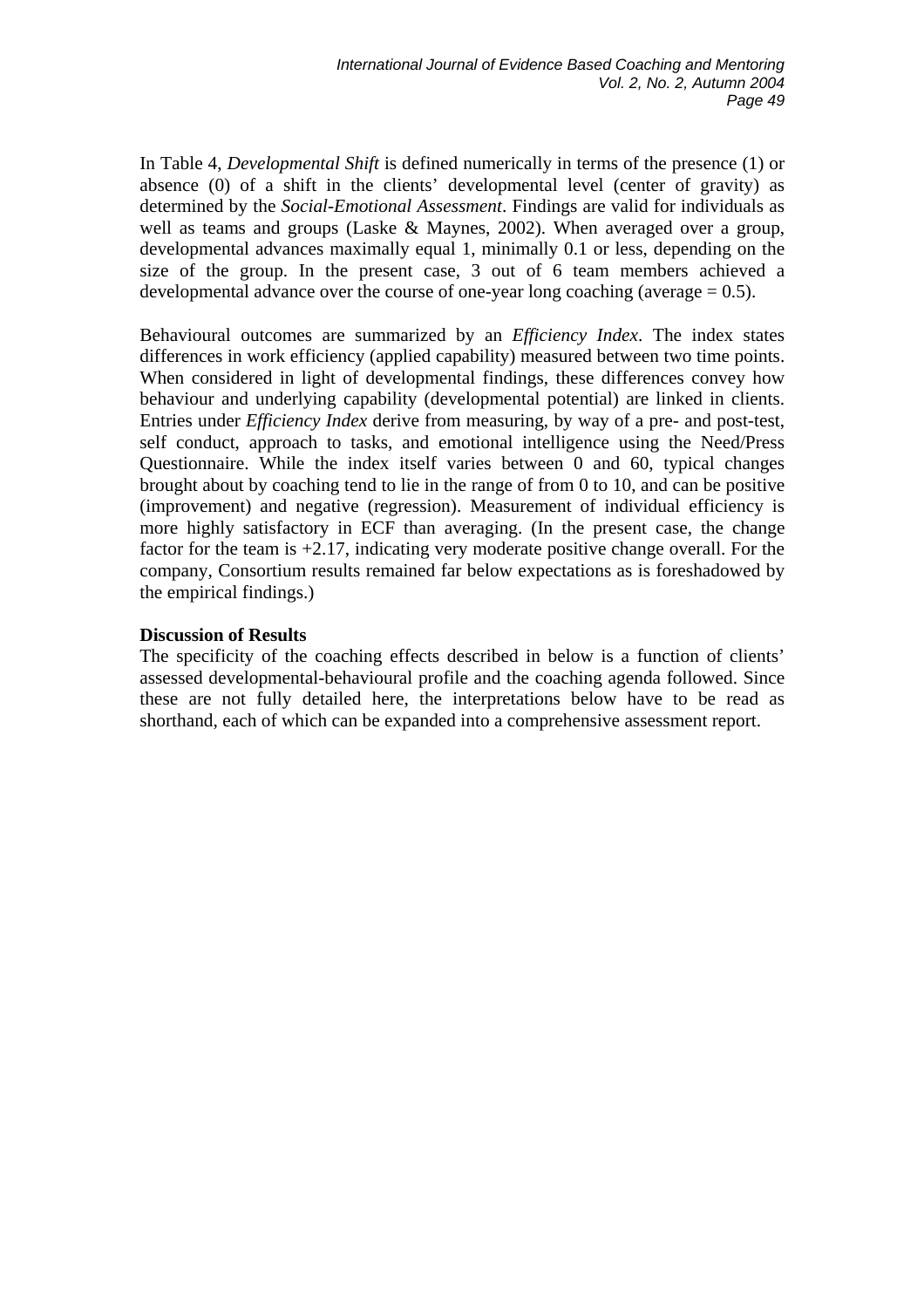| <b>Executive</b>          | Developmental<br><b>Shift</b> | <b>Efficiency</b><br><b>Index</b> | <b>Developmental Shift</b><br>Described*                                                                                                                                                           | <b>Behavioural Changes</b><br>Described*                                                                                              |
|---------------------------|-------------------------------|-----------------------------------|----------------------------------------------------------------------------------------------------------------------------------------------------------------------------------------------------|---------------------------------------------------------------------------------------------------------------------------------------|
| $\mathbf{A}$              | 1                             | $+5$                              | Client follows own<br>values more assiduously,<br>but remains conflicted<br>between behaviours<br>driven by others'<br>expectations and self<br>authoring; lack of strong<br>internal value system | Improvement of<br>initiative, upward/<br>downward communica-<br>tion, time management                                                 |
| $\bf{B}$                  | $\overline{0}$                | $\overline{0}$                    | Client remains at level,<br>lacking developmental<br>potential, unable to<br>overcome conflictual<br>values and needs at work                                                                      | Tenuous improvement<br>in communication<br>pattern, remaining<br>hostility and social<br>unpredictability                             |
| $\overline{C}$            | $\mathbf{1}$                  | $+3$                              | <b>Client</b> makes<br>developmental shift,<br>showing high potential;<br>dev. risk (of regression)<br>is high, but balanced by<br>existing potential                                              | Improvement in<br>managerial effect-<br>iveness due to<br>principled rather than<br>consensual mode of<br>working and relating        |
| D                         | $\boldsymbol{0}$              | $-2$                              | Client remains stuck at<br>same level, but<br>strengthens awareness of<br>present level, coming to<br>own her profile                                                                              | Tenuous improvement<br>of self conduct, with<br>growing resistance to<br>coaching interventions                                       |
| ${\bf E}$                 | $\mathbf{1}$                  | $+6$                              | Client makes<br>developmental shift, due<br>to high potential; slight<br>risk of over-stretching<br>and loss of develop-<br>mental balance                                                         | Move from managerial<br>to leadership thinking;<br>less micromanaging                                                                 |
| $\boldsymbol{\mathrm{F}}$ | $\overline{0}$                | $+1$                              | Client remains on level<br>but diminishes<br>developmental risk (of<br>slippage under environ-<br>mental pressure); more<br>assured managerial<br>stance                                           | Slight improvement in<br>terms of awareness of<br>own value system and<br>better respect for<br>others' point of view &<br>abilities. |

For actual levels, compare Table 2. These short-hand descriptions derive from data on developmental level and organizational behaviour not made explicit in this study. Under 'Developmental Shift,' reference is made to ECF's *riskclarity-potential index* (RCP) that indicates what kind of balance exists between risk of acting at a lower, and resources for acting at a higher, developmental level. "Clarity" expresses the degree of embeddedness in the level, considered as Centre of Gravity.

Table 5. Specific Meaning of the Outcomes for Six Executives Coached over One Year.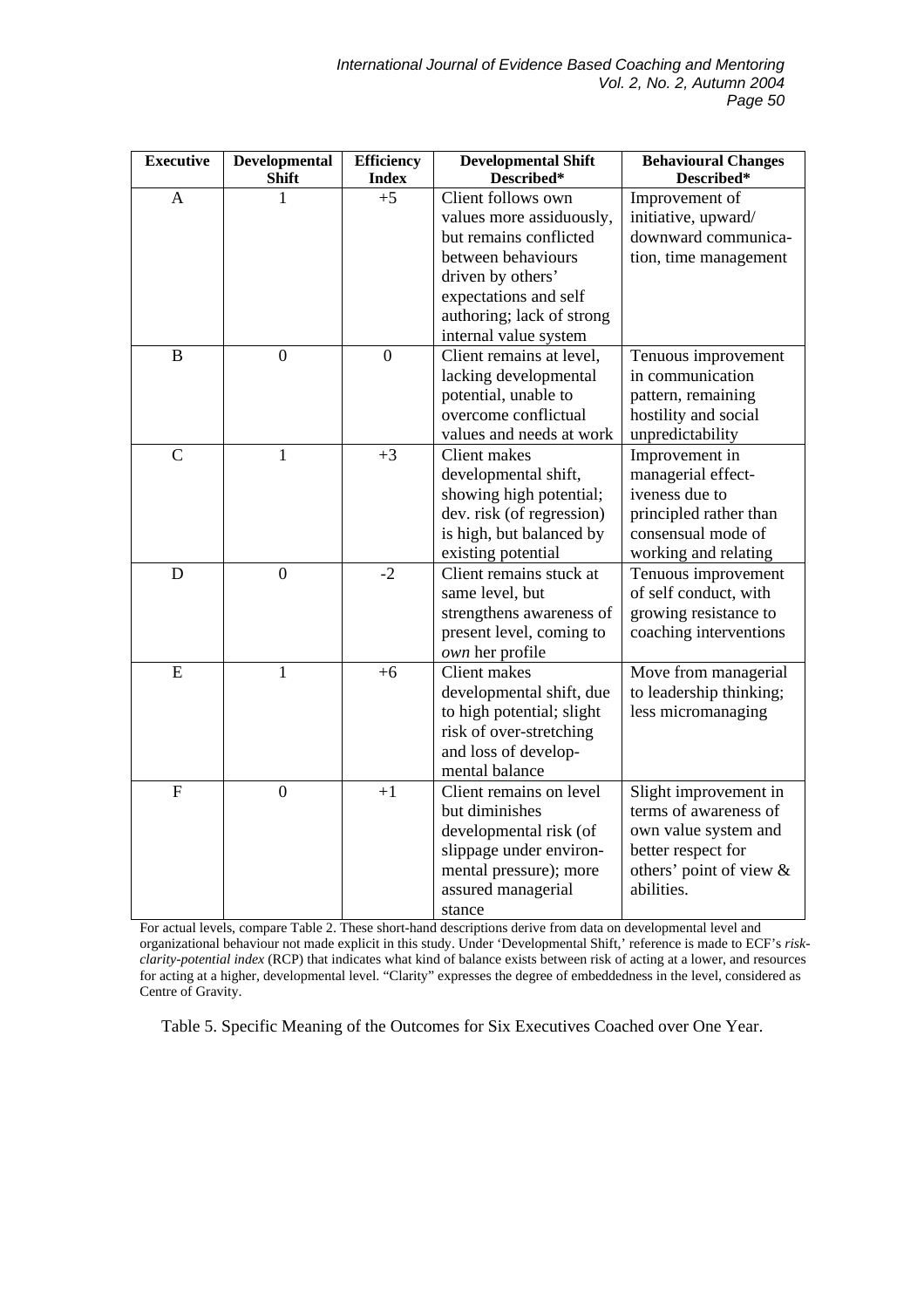#### **Outcome Patterns**

When scrutinizing Table 4 (or the left side of Table 5), the following patterns emerge:

| <b>Executives</b> | <b>Outcome</b>                                                   |
|-------------------|------------------------------------------------------------------|
| A, C, E           | Positive behavioural change accompanying developmental shift     |
|                   | Unchanged behaviour linked to lack of developmental shift        |
|                   | Behavioural regression (increased conflict and role uncertainty) |
|                   | due to low developmental level and lack of potential             |
|                   | Positive behavioural change despite lack of developmental shift  |

Table 6. Developmental-Behavioural Outcome Patterns Found.

In short, positive behavioural change occurred in cases where a developmental shift (to a subsequent developmental level) guaranteed that it could be sustained over time (A, C, E). Such change could also occur in the absence of a developmental advance (being purely behavioural), but without the benefit of being sustainable (F). When developmental level remained unchanged over the period of coaching (B), behaviour tended to remain unchanged as well. Alternatively, lack of developmental advance could manifest as behavioural regression, where resistance or immunity to change increases over the coaching period (D).

## **E. The Justification for Evidence Based Coach Training**

Following the developmental research tradition (Basseches, Cook-Greuter, Jaques, Kegan, Wilber and others), above I have outlined the foundations of an evidence based "performance recognition system." As shown, in evidence based coaching, return on investment (ROI) derives from investment in coaching programs actualised by coaches who support clients' attentional, interpretive, and experiential processes. To the extent that there is an equilibrium between program resources (including coaches' developmental level or "coaching level") and the mental-emotional processes of clients, a return on investment can be expected. Given that coach as well as client actualise the same or similar processes under the aegis of their lifespan development, a coaching program-—whether internal or external—can create a scaffold, in order for both parties' processes to interact in more than superficially goal-oriented ways. These interactions can be scrutinised by a methodology like ECF that focuses on the enabling of novel behaviours by realising clients' developmental potential (potential capability). As shown by this study, there are distinctive and recognizable *patterns* according to which developmental shifts and behaviour changes materialize between two successive time points (see Table 6).

Given the developmental human condition as it plays out in organisational environments, coaches can, to the extent that they possess an understanding of their own and clients' attentional, interpretive, and experiential processes, be successful in helping clients benefit from the coaching relationship. Such an understanding is most readily schooled by a training program explicitly centred around the three generic coaching processes focused on in this study and on the "developmental-behavioural dance" of both parties to the coaching, in order to boost not only coaches' process consultation expertise, but their self development. Furthermore, if clients show distinctive recognisable patterns of mental growth comprising both developmental shifts and behavioural change, then the same can be expected of *coaches.*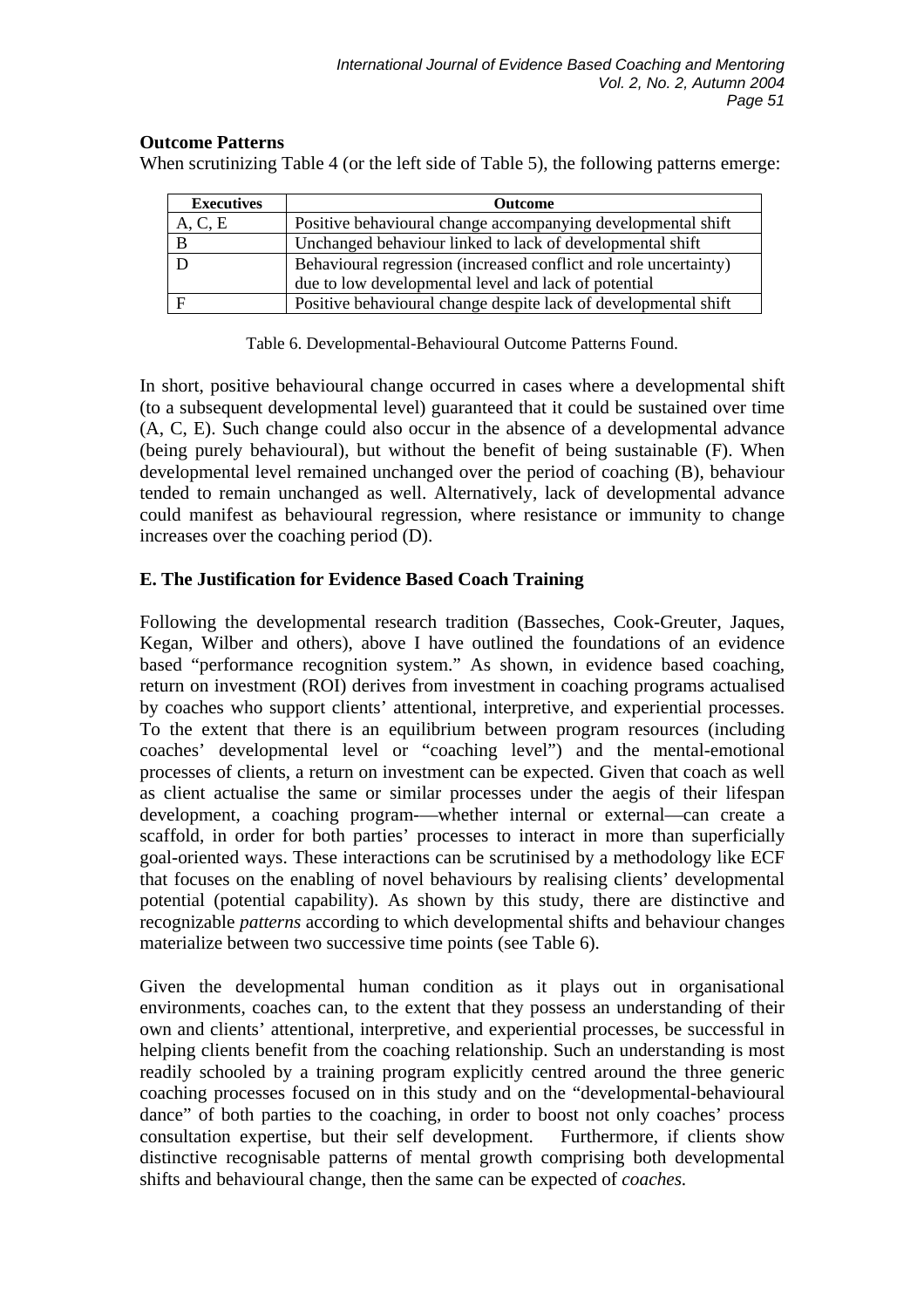## **References**

**Aderman, M.** (1967) *Industrial Personnel Inventory*, Chicago 1967. **Bales, R. F.** (1950) *Interaction Press Analysis: A method for the study of small groups*, Cambridge, MA: Addison-Wesley Press.

**Basseches, M.** (2003) 'Adult development and the practice of sychotherapy,' in J. Demick & C. Andreoletti (Eds.), *Handbook of adult developmen*t*, 533-564, New York: Kluwer Academic/Plenum Publishers.* 

**Basseches, M.** (1984) *Dialectical Thinking and Adult Development,* Norwood, N.J.: Ablex.

*Bopp, M.J. (1981)* A coding manual for the dialectical schema framework*. Unpublished.* 

**Commons, M. L. & Richards, F.A.** (1984) 'A general model of stage theory, in **Commons, Richards, and C. Armon** (Eds), *Beyond formal operations,* Vol. 1, 120- 144, New York: Praeger.

**Cook-Greuter, S.** (1999) *Post-autonomous ego-development: A study of its nature and measurement,* Ed.D. Dissertation, Harvard Graduate School of Education.

**Costa, A.L. & Garmston, R.J.** (1994) *Cognitive coaching: A foundation for Renaissance schools,* Norwood, MA: Christopher-Gordon.

**Demick, J. & Andreoletti, C.** (2003) *Handbook of adult development*, New York: Kluwer Academic/Plenum Publishers.

**Fischer, K.** (1980) 'A theory of cognitive development: The control and construction of hierarchies of skills,' *Psychological Review, 87*, 477-531.

**Grant, A.** (2003) 'Keeping up with the cheese! Research as a foundation for professional coaching in the future,' in Stein, I. (Ed*.) Proceedings, First ICF Coaching Research Symposium. IFC*, 1-19.

**Gerson, M.** (1969) 'Need-press interaction as related to relevant industrial criteria,' Dissertation, Illinois Institute of Technology.

**Graves, C.** (1981) 'Summary Statement: The Emergent, Cyclical, Double- Helix Model of the Adult Human Biopsychosocial Systems,' Boston, May 20 [quoted in Wilber 2000, 227].

**Jaques, E.** (2002) *The Life and Behaviour of Living Organism*s, Westport, CT: Praeger.

**Jaques, E.** (1998a) *Requisite Organisation*, Arlington, VA: Cason Hall & Co. **Jaques, E.** (1998b) *Time-Span Measurement Handbook*, Arlington, VA: Cason Hall

& Co. **Jaques, E.** (1994) *Human Capability,* Falls Church, VA: Cason Hall & Co.

Kegan, R. (1982) *The Evolving Self*, Cambridge, MA: Harvard University Press.

**Kegan, R.** (1994) *In Over Our Heads*, Cambridge, MA: Harvard University Press.

**Kohlberg, L.** (1969) 'Stage and sequence: the cognitive-developmental approach to socialization,' in D.A. Goslin (Ed.), *Handbook of Socialization Theory and Research*, 347-480, Chicago: Rand McNally.

**Lahey, L., Souvaine, E, Kegan, R., Goodmann, R., Felix, S.** (1988). *A Guide to the Subject-Object Interview: Its Administration and Interpretation*, Cambridge, MA: Developmental Institute.

Laske, O. (2004). 'Looking for patterns in clients' developmental-behavioural dance with coaches,' in I. Stein (Ed.), *Proceedings, 2nd ICF Coaching Research Symposium*  (Quebec), forthcoming.

**Laske, O. & Stewart, S.** (2004) 'The IDM Social-Emotional and Thought Form Assessments,' *Technical Report*, Medford, MA: The Interdevelopmental Institute.